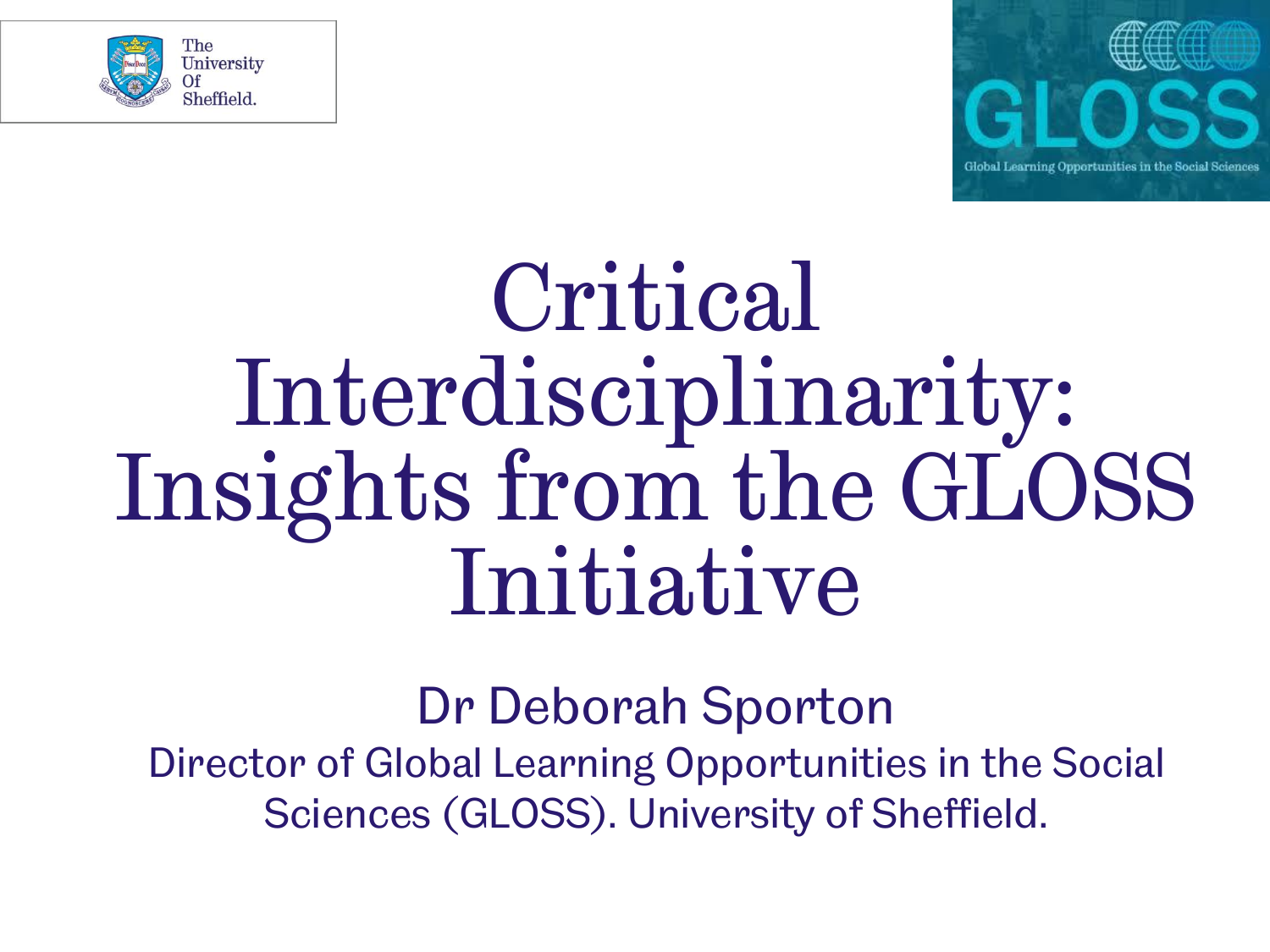



# **Overview**

- 1. The GLOSS Initiative
- 2. The Global Leadership Initiative and SIDshare
- 3. Critical Perspectives on Interdisciplinarity
- 4. Vertical Interdisciplinarity
- 5. Interdisciplinarity in Learning and Teaching: How has GLOSS fared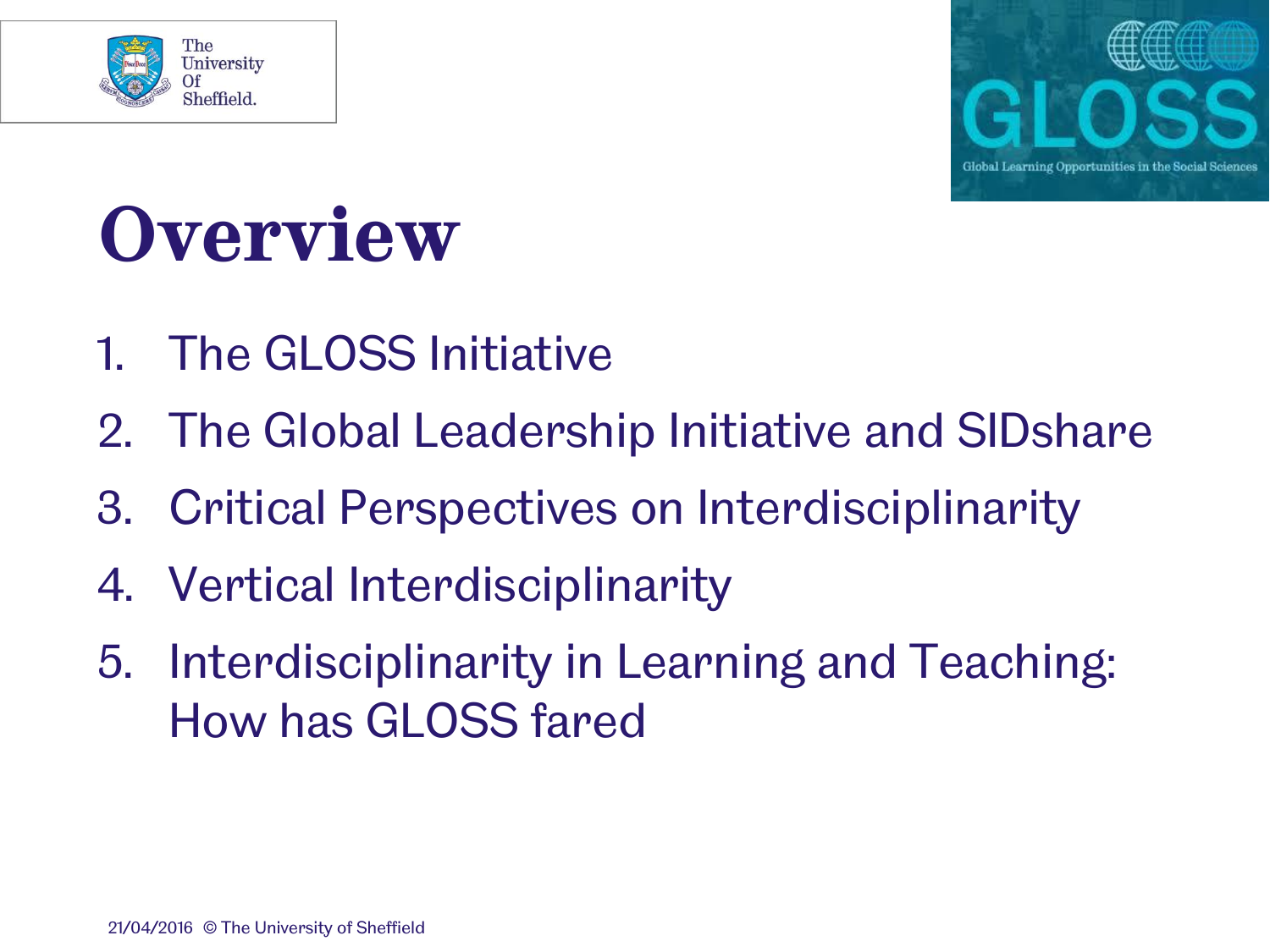



## **The GLOSS Initiative**

- Interdisciplinary initiative involving staff & students working together from across the Faculty with external stakeholders.
- Promotes student engagement in global learning through a portfolio of unique co-curricular international schemes.
- Focus here is on two unique and contrasting schemes - the Global Leadership Initiative (GLI) and SIDshare.

21/04/2016 © The University of Sheffield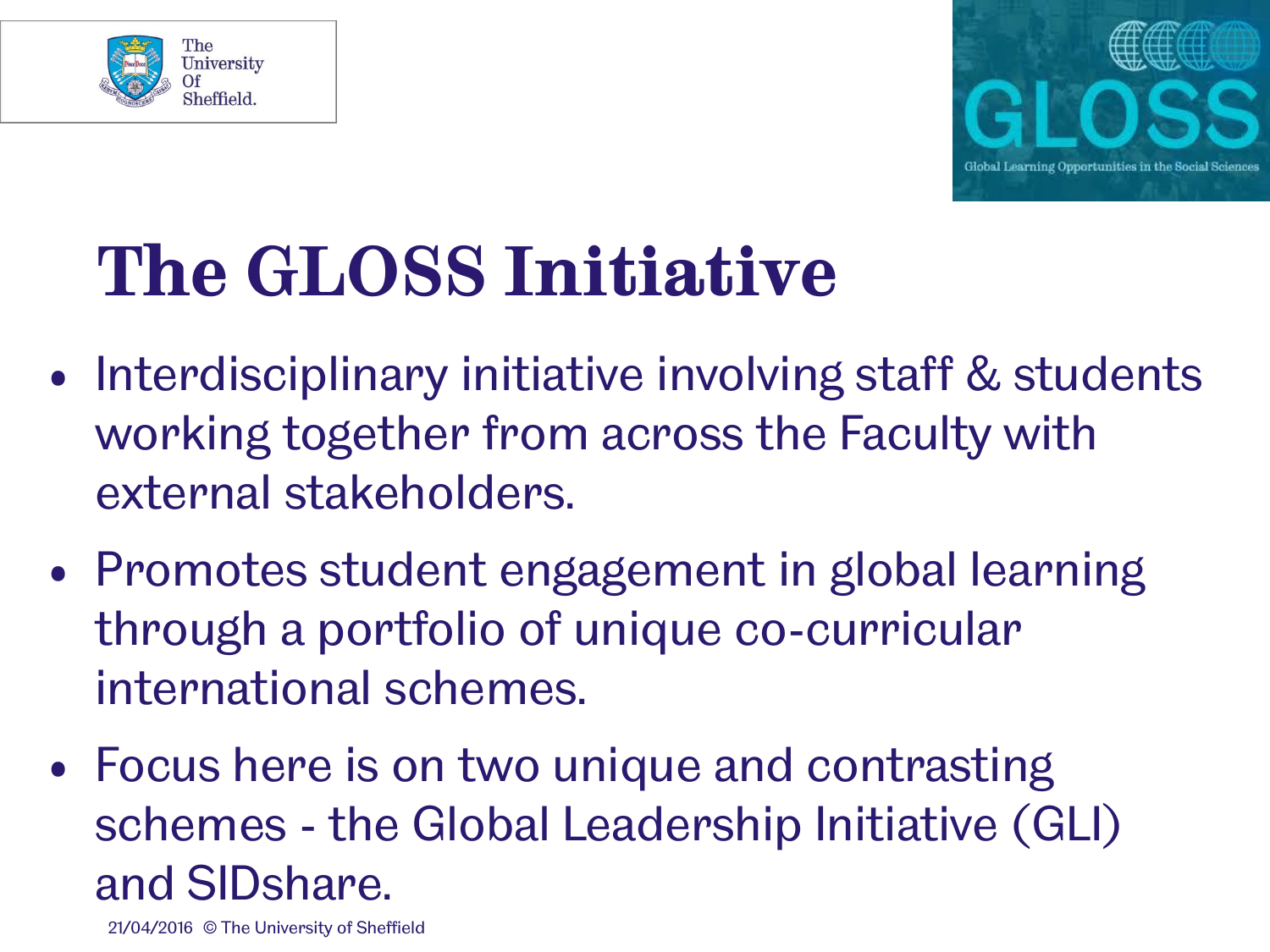



## **The Global Leadership Initiative**

- Interdisciplinary staff and students undertake policy analysis together at major global summits.
- Work as fully accredited media policy analysts work published in real time by the journal Global Policy.
- Students witness politics and policy development in action on the world stage e.g. at the G7
- Students situate their studies within a wider global policy context and gain first-hand experience of leadership in action.

21/04/2016 © The University of Sheffield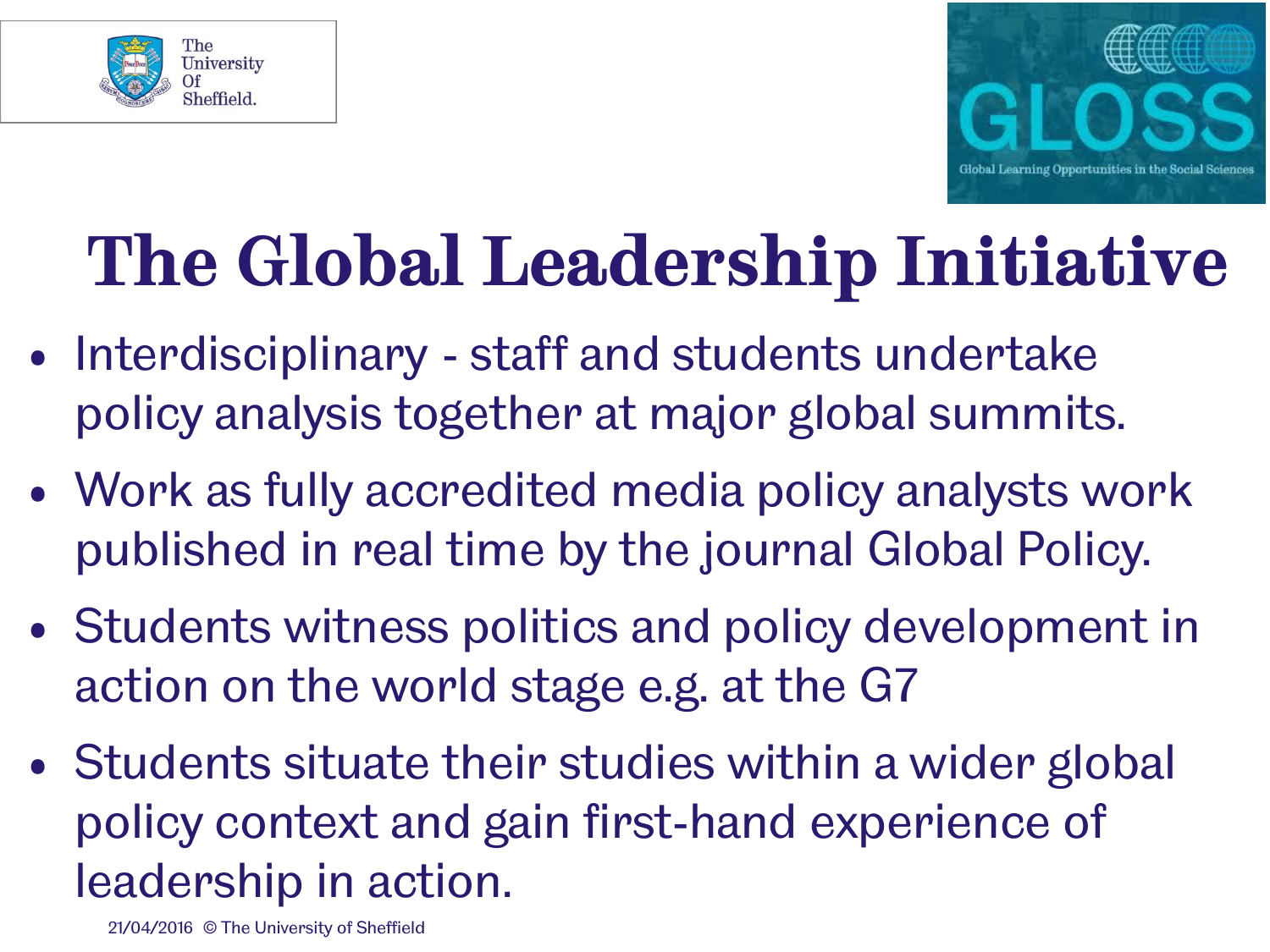



#### **The Global Leadership Initiative**

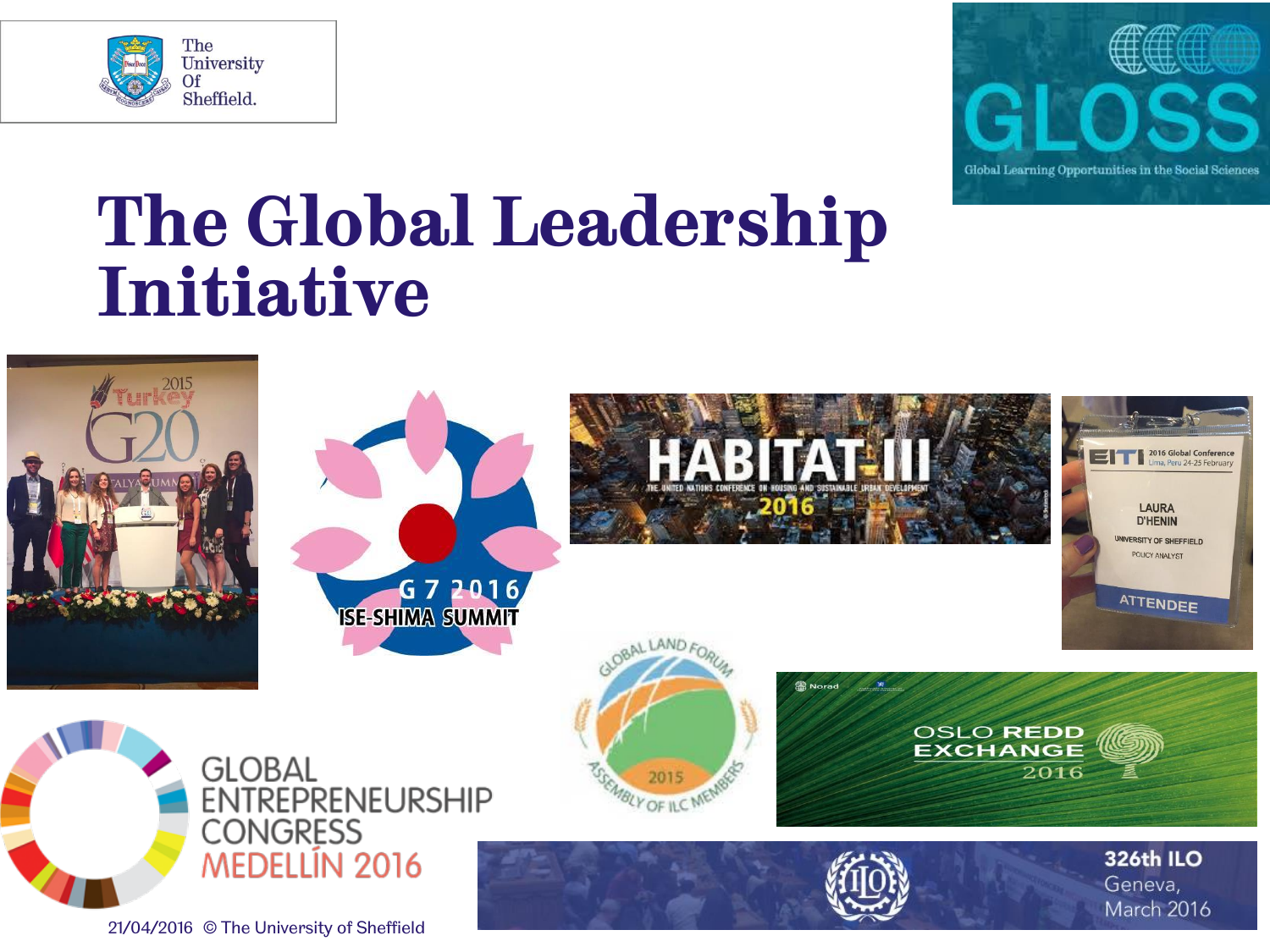



## **SIDshare**

- Student run Social Enterprise that operates as an NGO –over 40 partners, 300 students.
- Students from across the University work in partnership with local, national and international NGOs on a range of development projects.
- Students situate their studies within a wider global context and gain first-hand experience of international development.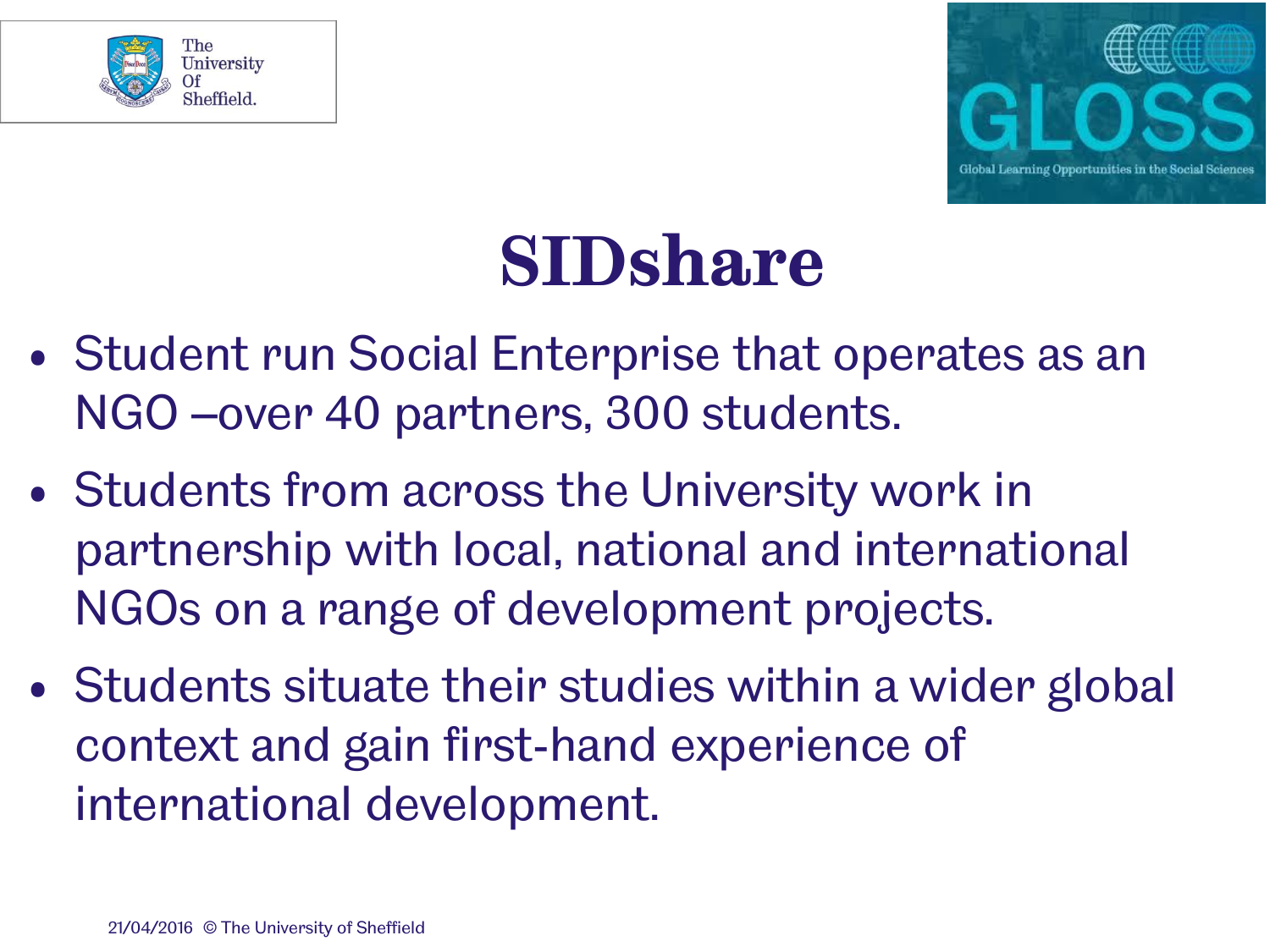



Kids Club Kampala – Women's Craft Marketing Project



UNIMAK, S.Leone Capacity Building



#### SIDshare/KEDA Field Centre, Tanzania



21/04/2016 © The University of Sheffield

Barnsley FC, Uganda Sports Outreach Scheme

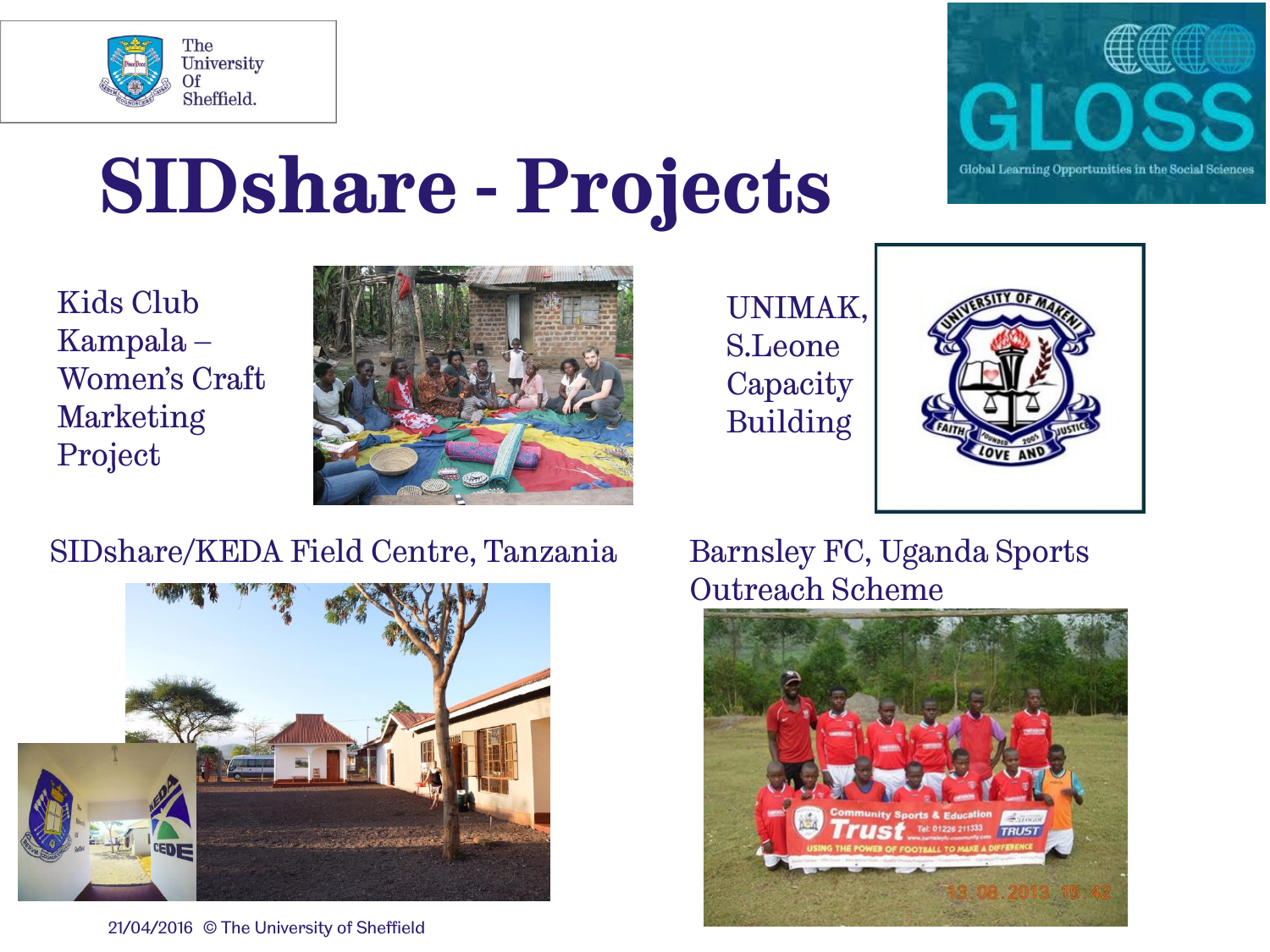



## **GLOSS Initiatives are:**

- 'Interdisciplinary'
- Co-Curricular
- International in focus taking students away from the University.
- Involve key stakeholder partnership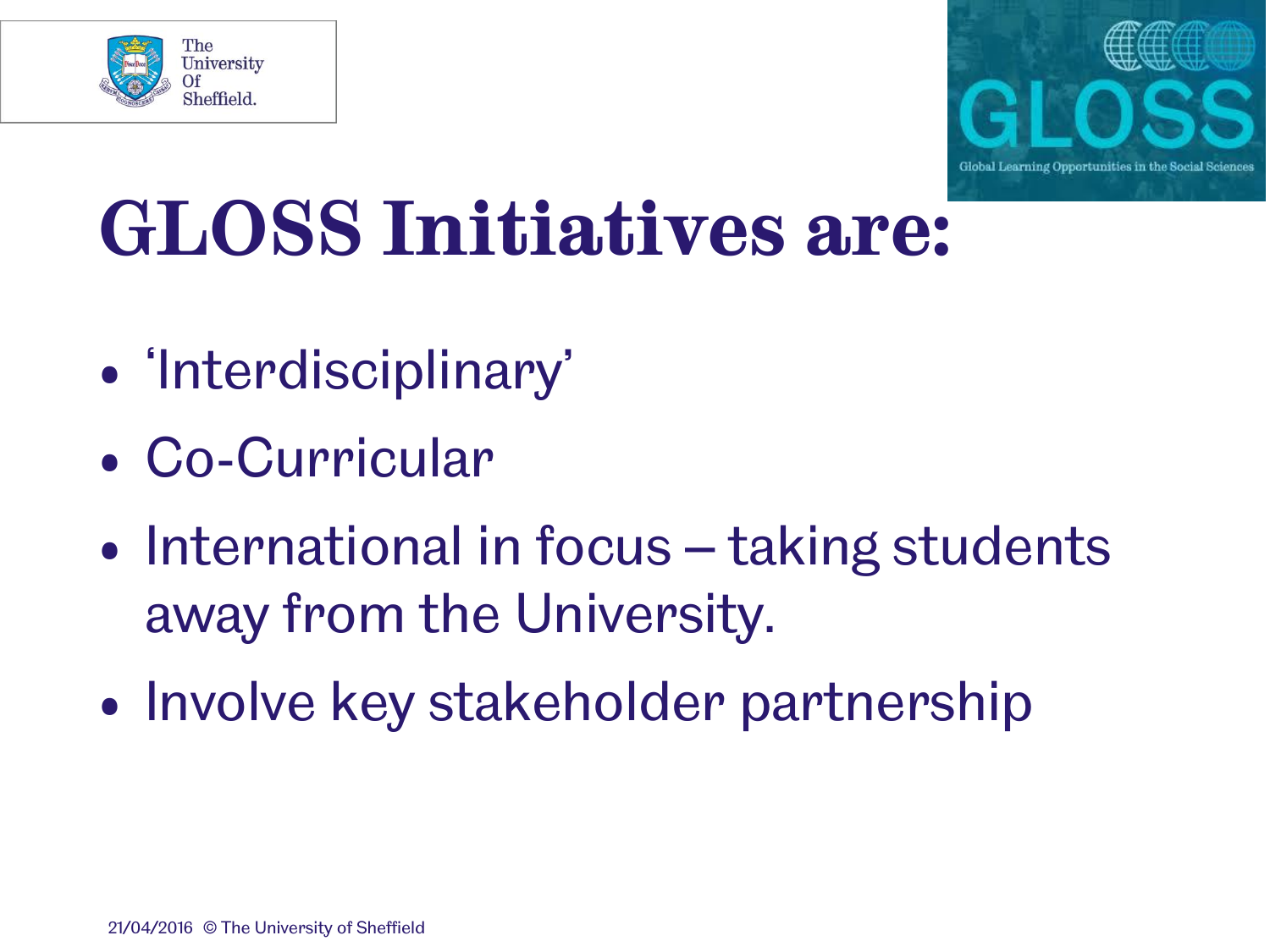



## **Critical Perspectives on Interdisciplinarity**

- Are disciplinary boundaries transgressed through these types of initiatives? What are the learning outcomes?
- If not, are students exposed to, and learn from contestations at the boundaries?
- Move away from horizontal interdisciplinarity (within the academy) to incorporate vertical interdisciplinarity (including stakeholders).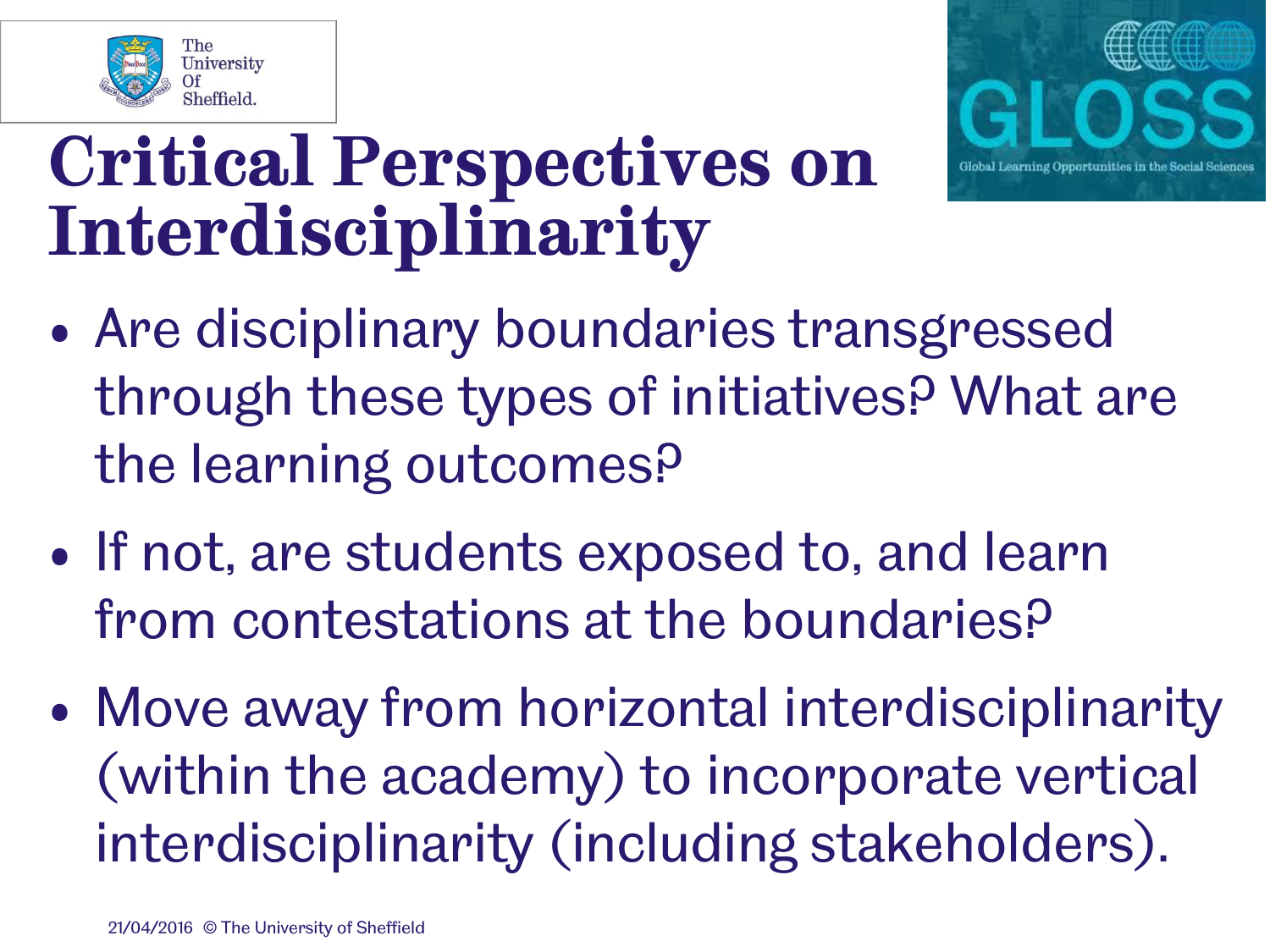



## **Vertical Interdisciplinarity**

- 'Interdisciplinary Learning and teaching should be: *'Broad, Deep, and Critical'* Frodeman and Mitcham (2007)
- *"Contemporary knowledge society represents a multidimensional challenge, involving not only the horizontal axis that stretches across the physical sciences, social sciences, and humanities but also a vertical axis where academic research is self-consciously integrated into the multiple contexts of contemporary life"* Frodeman and Mitcham (2007: 513)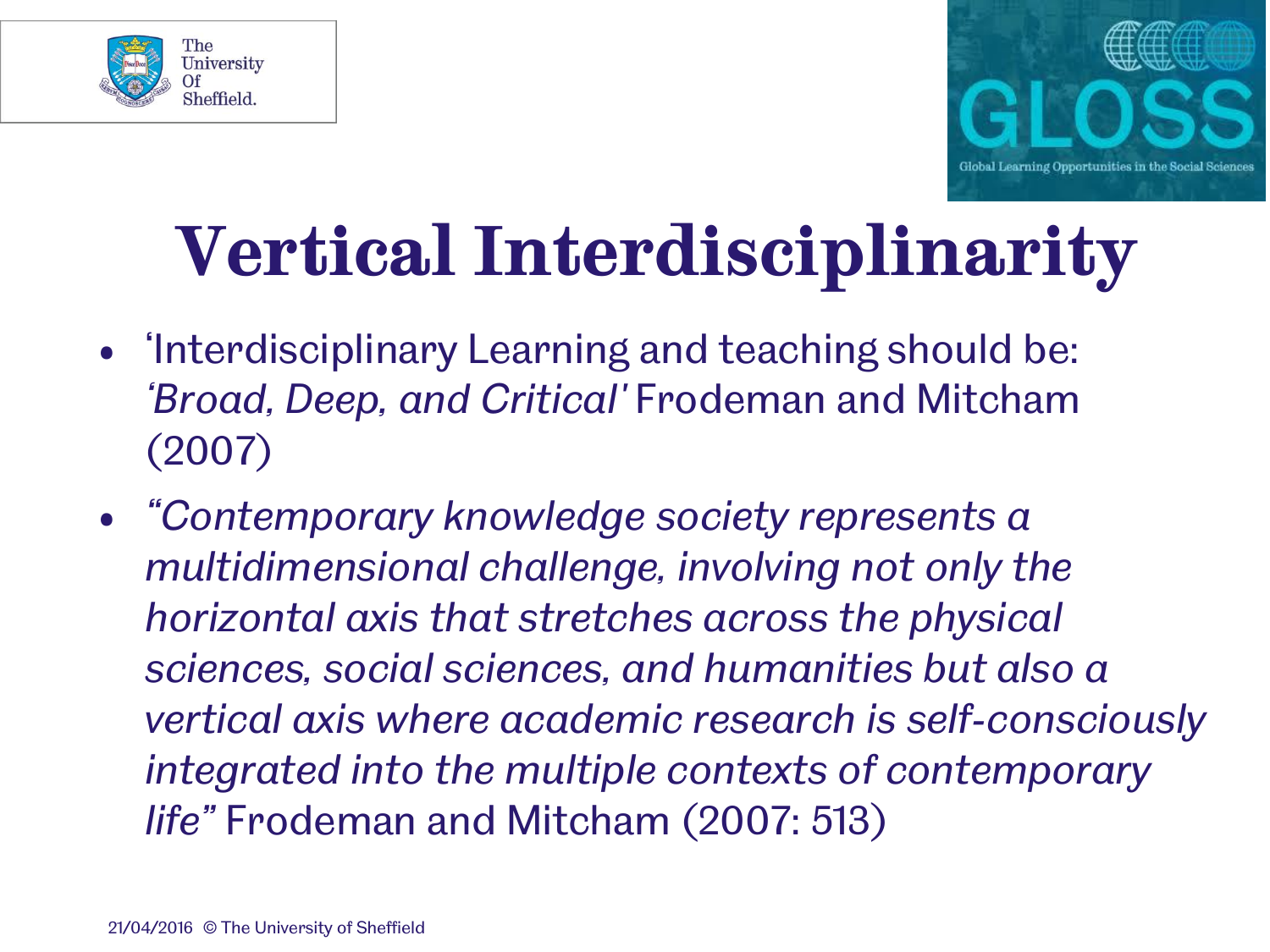



#### **Interdisciplinarity in T&L: How has GLOSS fared?**

1. Vertical **Interdisciplinarity** important in bridging horizontal disciplinary divides.

*'I was directly involved in good discussions with a number of stakeholders . Having mentioned I was part of the University of Sheffield the leader of the session personally asked me to produce a blog on the challenges raised in this session*' (U/G Economics EITI Summit Peru)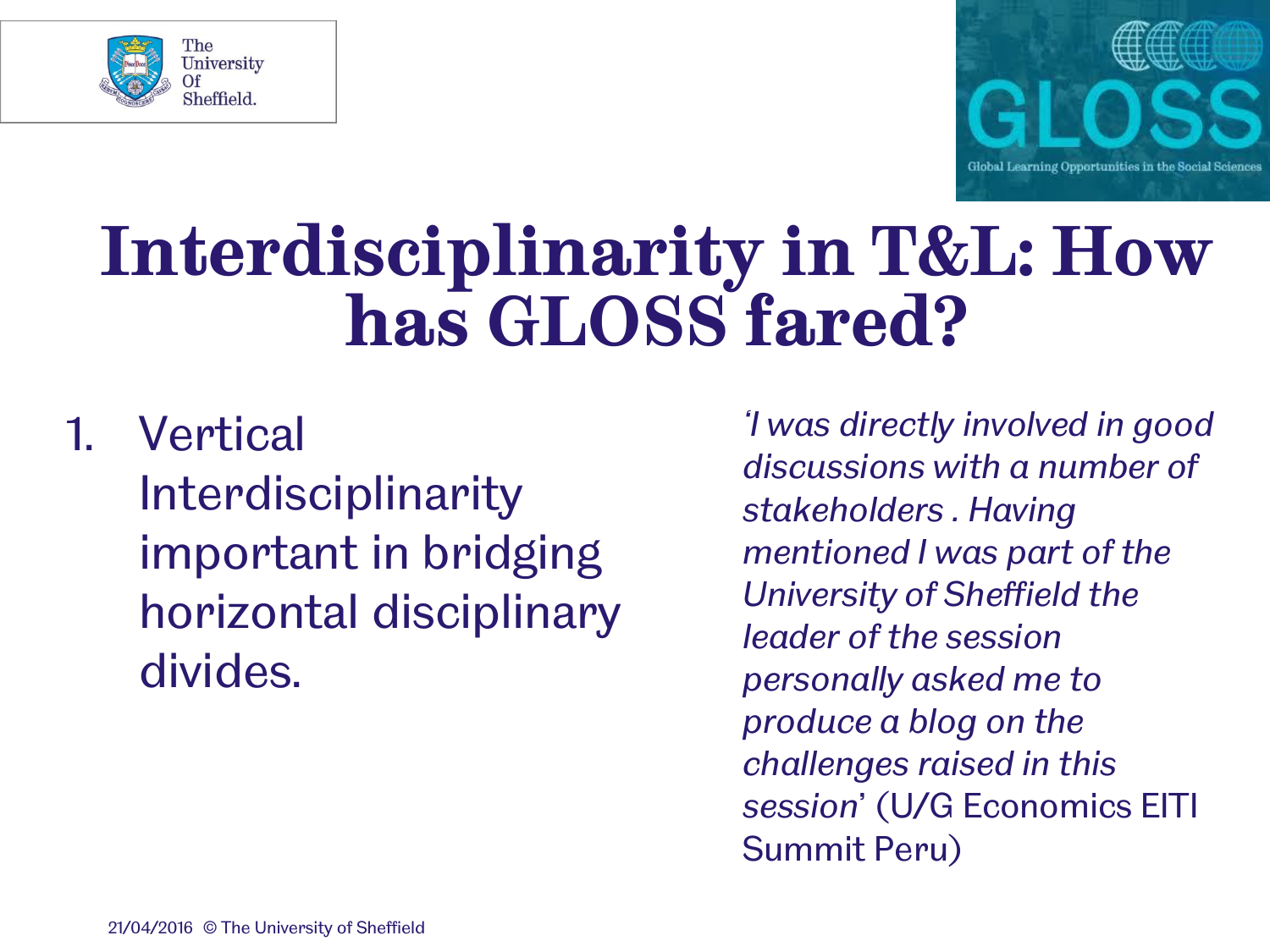

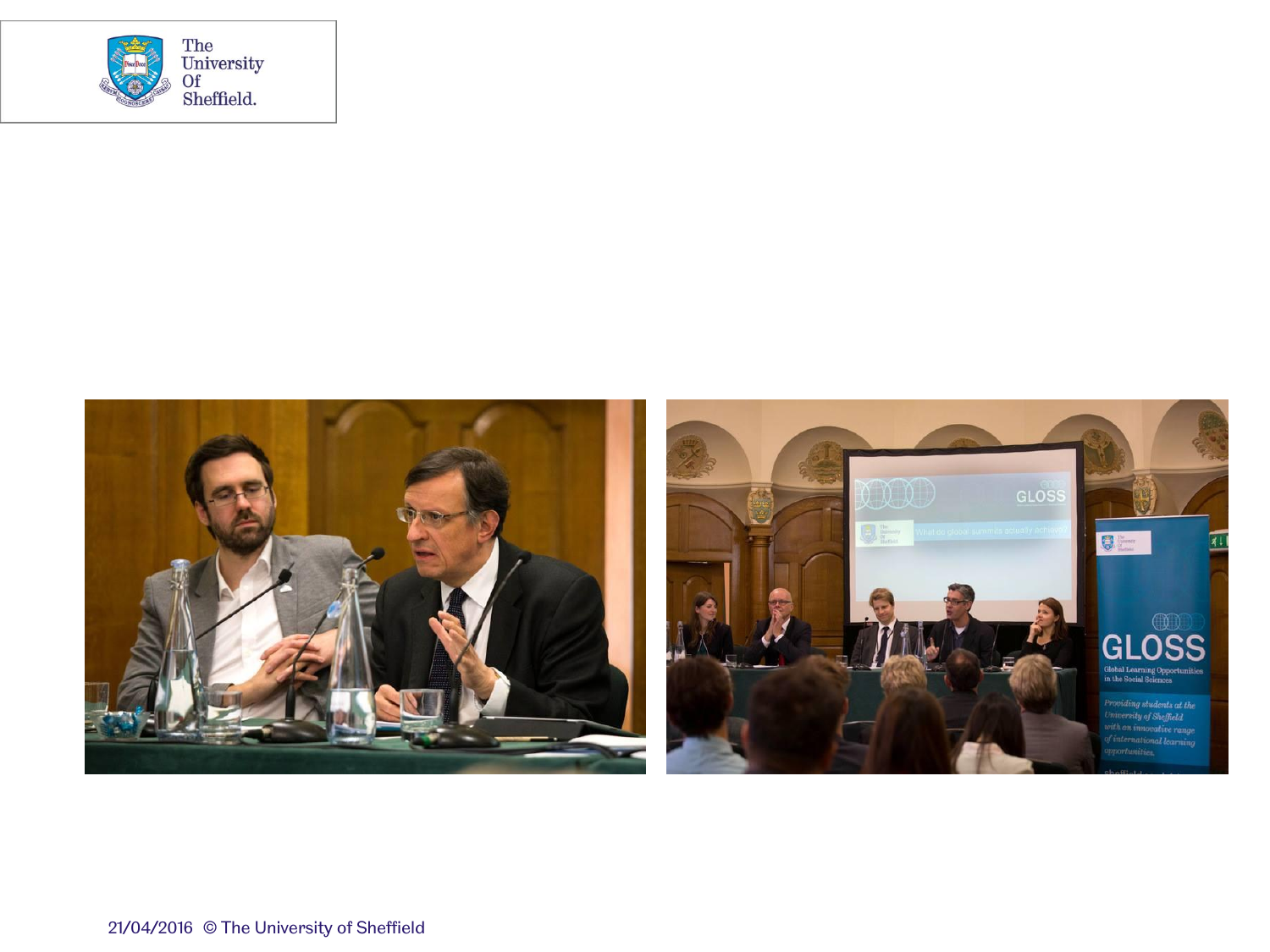



#### **Interdisciplinarity in T&L: How has GLOSS fared?**

2. Co-curricular interdisciplinary teaching and learning offers opportunities for innovation and interdisciplinary dialogue.

*"there was almost no hierarchy between us and the staff, and between students from different departments; we were working together on the same level, and we were all equally credited on the blog. It felt like we were all in it together, and that was amazing."* - (UG/Law G7 Summit)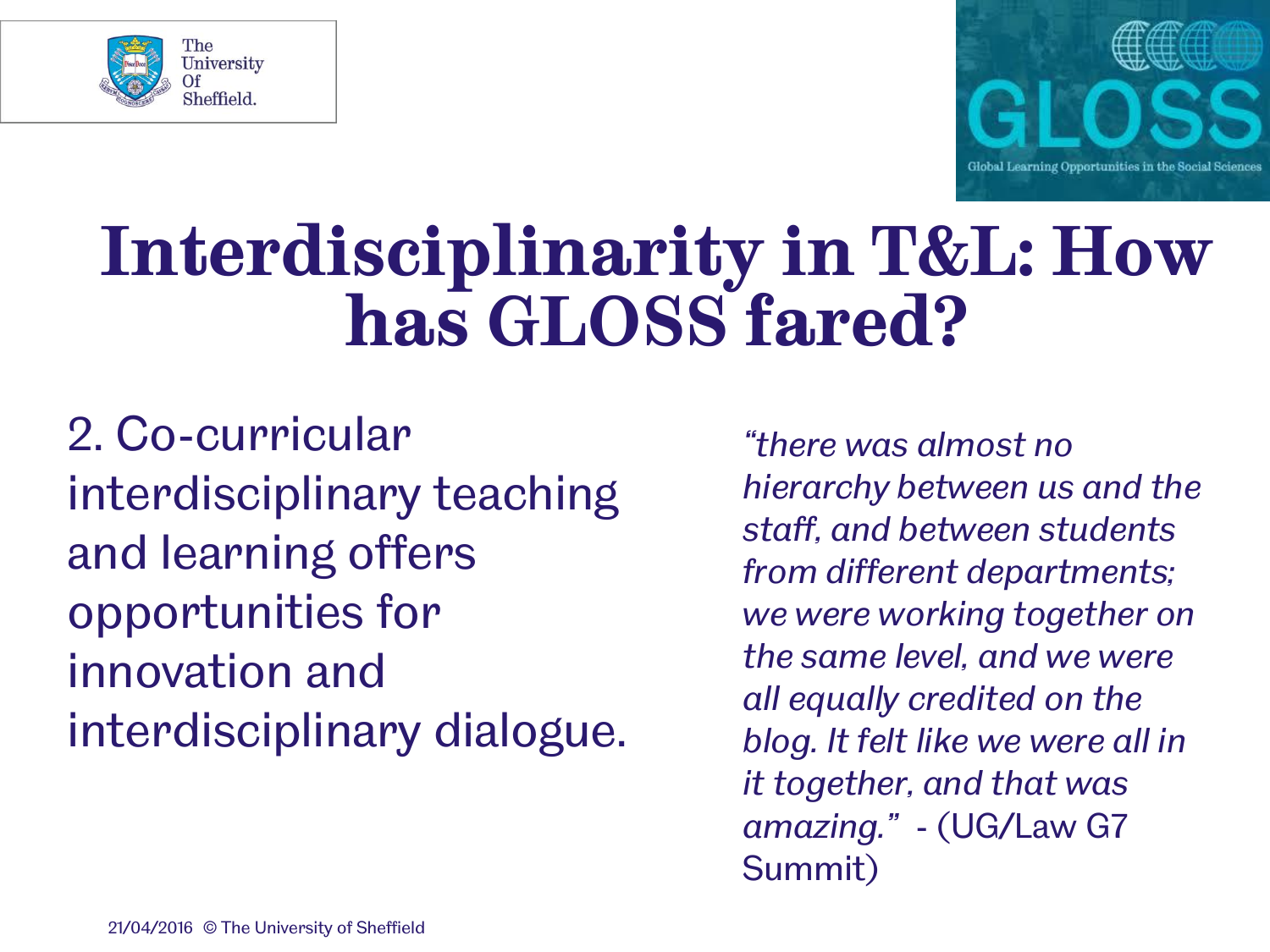



### **Interdisciplinarity in T&L: How has GLOSS fared?**

3. Interdisciplinary Focus/Subject. Global Challenges/Global Policy/International Development